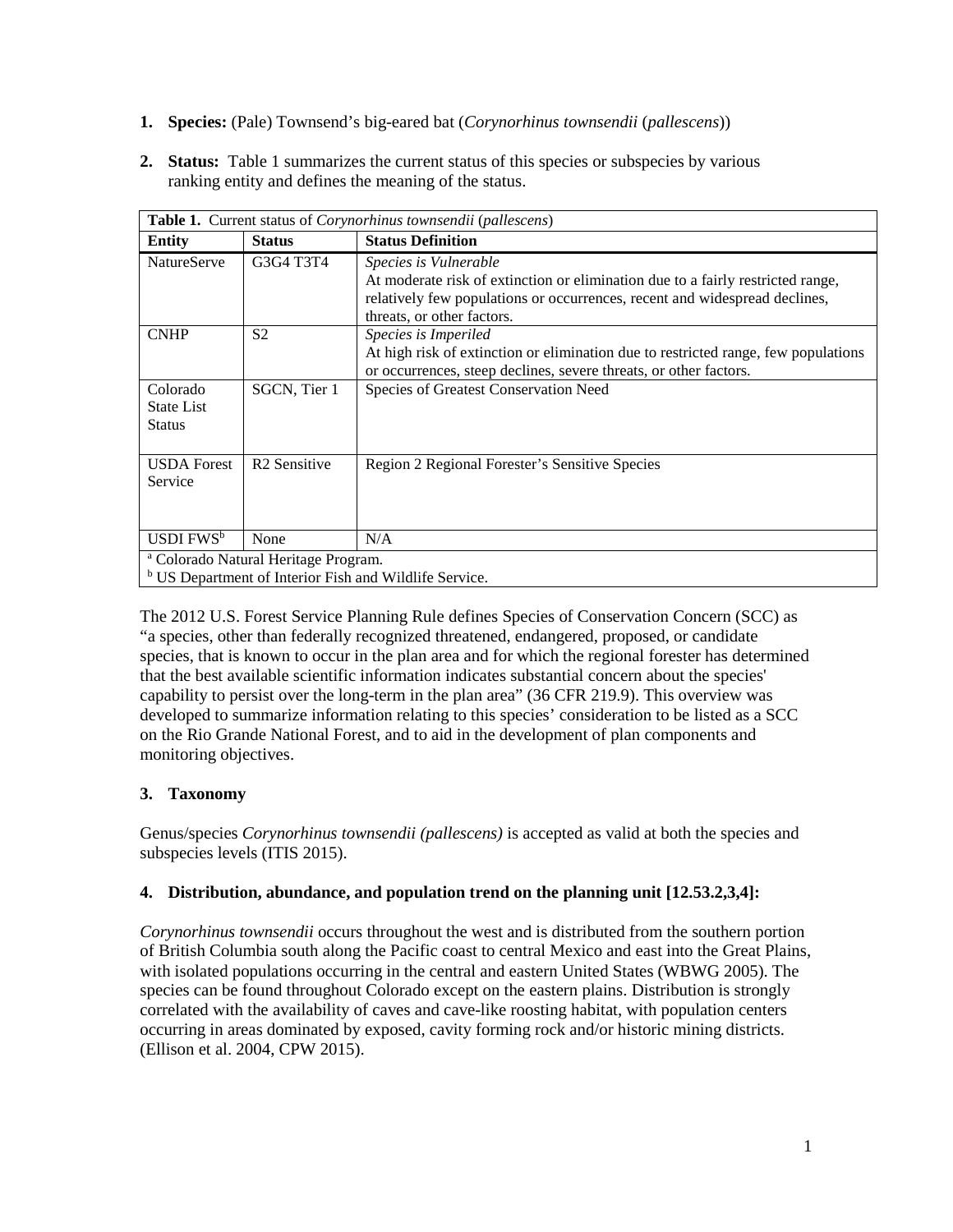A total of 11 *C. townsendii* occurrences have been reported within the planning area over the past 20 years, including hibernation and maternity use. Overall abundance, distribution, and trend information for this species within the planning area is not available.

### **Table 2. Known Occurrence Frequency within the Planning Area (NRIS database)**

| <b>Known Occurrences in the past 20 years</b> |      |
|-----------------------------------------------|------|
| <b>Year Last Observed</b>                     | 2011 |

## **5. Brief description of natural history and key ecological functions [basis for other 12.53 components]:**

In Colorado, *C. townsendii* is reported to occur across all four of the state's ecoregions (i.e., Wyoming Basin, Colorado Plateau, Southern Rocky Mountains, Central Shortgrass Prairie) and in at least five community types (i.e., Saxicoline brush, sagebrush, semi-desert scrub, pinyonjuniper woodland, ponderosa pine woodland) (Ellsion et al. 2003a cited in Gruver and Keinath 2006). Occurrence of roost site up to elevations of 10,000 feet indicates the species may also occur in lodgepole pine and spruce-fir communities (Siemers 2002 cited in Gruver and Keinath 2006).

Townsend's big-eared bat requires spacious cavern-like structures for roosting during all stages of its life cycle, most notably for maternity and winter roosting. Typically, they use caves and mines (Pierson et al. 1999 cited in Gruver and Keinath 2006), but has also been reported to utilize buildings, bridges, rock crevices and hollow trees as roost sites (Ellison et al. 2004). Size of roost opening may influence the accessibility of predators to roosts and tends to regulate and maintain temperature and humidity profiles (Richter et al. 1993, Roebuck et al. 1999, cited in Gruver and Keinath 2006).

Mating generally occurs between October and February in both migratory sites and hibernacula. Maternity colonies form between March and June (based on local climactic factors), with a single pup produced between May and July. Males remain solitary during the maternity period. Winter hibernating colonies are composed of mixed-sexed groups that can range in size from a single individual to colonies of several hundred animals in the western U.S. (Ellison et al. 2004).

The species has been documented foraging in edge habitats along streams, adjacent to and within a variety of wooded habitats (see above). It often travels large distances while foraging, including movements of over 10 miles during a single evening. Over 90% of its diet is composed of moths. Seasonal movement patterns are not well understood, although there is some indication of local migration, perhaps along an altitudinal gradient (Ellison et al. 2004).

## **6. Overview of ecological conditions for recovery, conservation, and viability [12.53 7, 9?, 10, 11, 12]:**

Gruver and Keinath (2006) identified the following management considerations to insure for long-term persistence of Townsend's big-eared bat:

*Institution of long-term education program*: Conveying the positive benefits of bats and dispelling baseless myths about them form the base for a strong management-oriented conservation program for this species.

*Protection of known roosting sites*: Townsend's big-eared bats are extremely sensitive to disturbance at roosts sites, particularly during the reproductive season and during hibernation.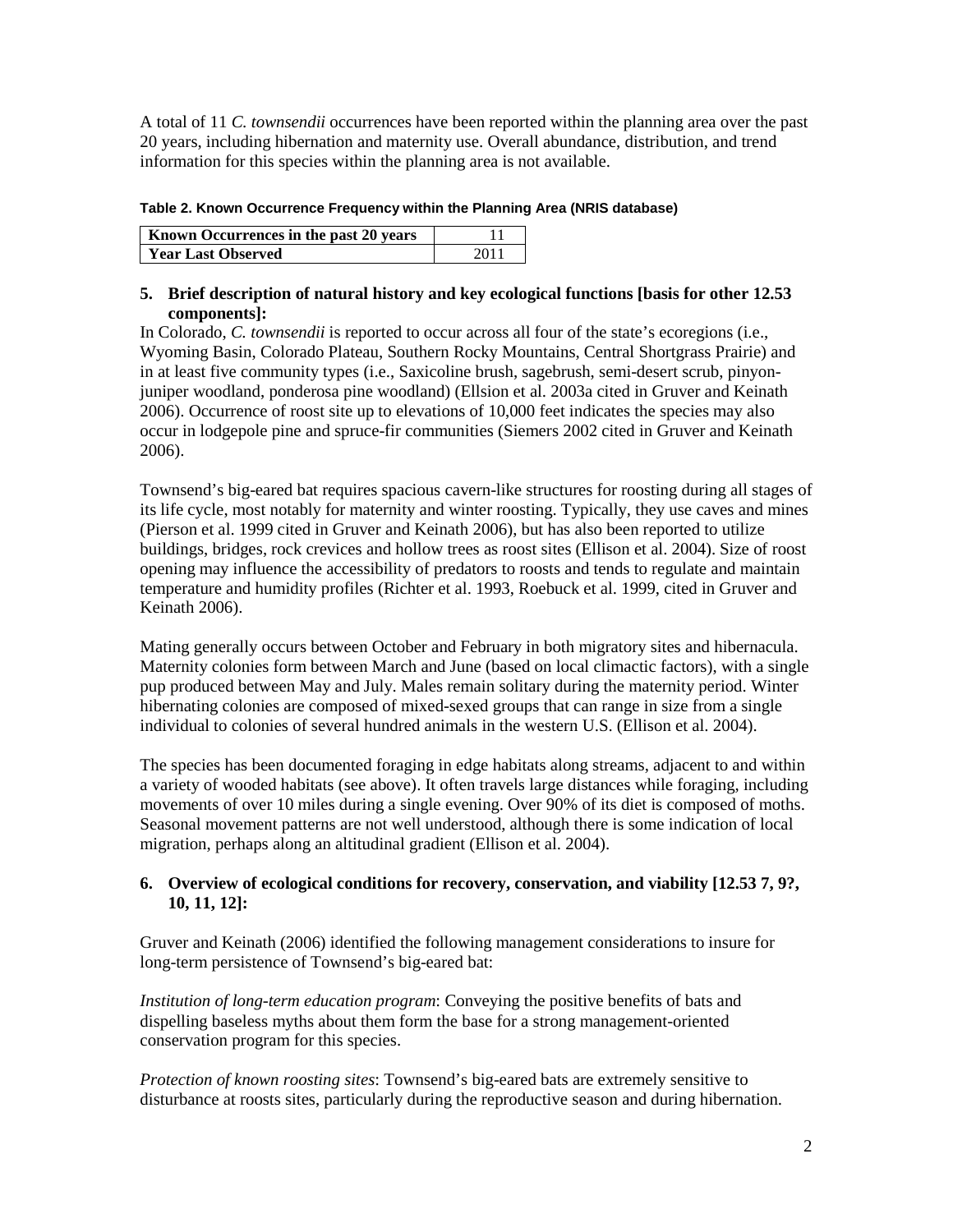Populations are especially susceptible to variations in survival and reproductive output. Therefore, human activity in and near roosts must be minimized or eliminated, especially during reproductive and hibernal periods. Adequate knowledge of roosts in terms of species use, type of use, seasonal use patterns, etc. is essential to providing for recovery, conservation, and viability of big-eared bats and other species in the long-term.

*Assessment of patterns of roost use and movement:* Townsend's big-eared bat is often assumed to exhibit a high degree of roost-site fidelity. Although certain types of colonies may show high fidelity to roosts (e.g., maternity colonies in caves), others may not (e.g., hibernation colonies in mines). A better understanding of patterns of roost use and fidelity is necessary to adequately protect roosting habitat through time and to adequately assess population trends.

*Maintaining a mosaic of mature forest canopy:* Timber harvest regimes, prescribed burns, and other vegetation management actions should strive to maintain a mosaic of mature forest canopy that can be perpetuated through time.

*Elimination of exposure to toxins*: Chronic exposure to pesticides and mining-related contaminants have probable but hard to quantify effects on Townsend's big-eared bat. Efforts to remediate indirect sources of exposure to toxins and eliminate direct exposure will benefit this and other species of wildlife.

# **7. Threats and Risk Factors**

Gruver and Keinath (2006) summarized threats to Townsend's big-eared bats as follows:

Loss, modification, and disturbance of roosting habitat resulting from:

- *Uninformed closure of abandoned mines*: At a minimum, closure of historic or abandoned mines eliminates potential roosting habitat for Townsend's big-eared bat. In the worst case scenario, bats using a mine when it is closed have little chance of escape, resulting in both loss of habitat and direct loss of bats. On the Rio Grande National Forest, natural cave habitat is rare. However, the Forest contains several historic mining districts and adequate assessment of abandoned mines often involving underground investigations prior to closure is essential to the conservation and management of not only Townsend's big-eared bat but also seven additional species that utilize abandoned mines locally.
- *Recreation*: Human activity at roosts, particularly recreational exploration of caves and mine interiors, may lead to abandonment of the roost or unnecessary expenditure of crucial energy reserves. Townsend's big-eared bat is particularly sensitive to variations in survival and reproductive output. Therefore, human activity in and near roosts must be curbed, especially during reproductive and hibernal periods.
- *Renewed mining at historical sites*: An increase in renewed mining can directly impact Townsend's big-eared bats using abandoned mines in two ways:
	- o by disturbing and displacing bats that may have been using a mine
	- o by eliminating potential roosting habitat.

Furthermore, renewed mining can liberate heavy metals and other toxic materials, leading to contaminated water impoundments. With its close association to abandoned mines and reliance on open water for drinking, Townsend's big-eared bat may be more susceptible to ingestion of toxins following renewed mining at historical sites.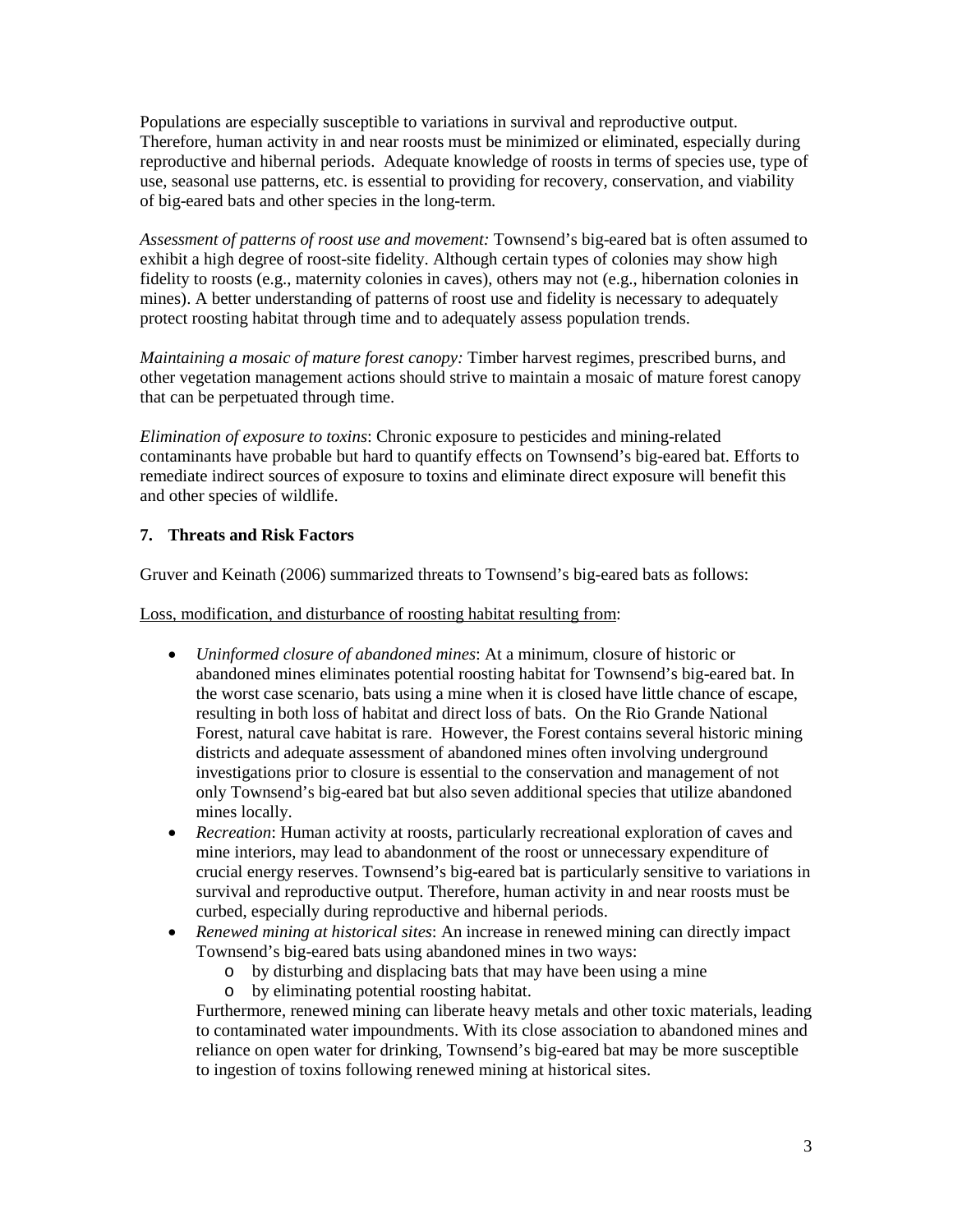### Loss, modification, and disturbance of foraging habitat resulting from:

- *Elimination of forest canopy*: Although Townsend's big-eared bat forages in a variety of habitat types, its flight and echolocation style makes it well suited to forage among the canopies and along the edges of mature forested stands. This species typically does not use large clear-cuts or regenerating stands in early seral stages.
- *Elimination or alteration of wetland habitat*: Forest wetlands represent abundant sources of insect prey and fresh water for drinking. Activities that reduce the productivity of wetlands likely impact local populations of Townsend's big-eared bat by reducing the quality of important foraging and drinking sites. Activities that alter the surface and subsurface hydrology of wetlands, including draining, stream diversion, and removal of shrub and overstory vegetation (e.g., through logging or grazing), ultimately reduce the value of wetlands to this species. As well, activities that increase sediment loads into wetlands (e.g., logging, grazing, road construction, mining) likely alter wetland soil and water chemistry and thus have potential to decrease the value of the wetland to Townsend's big-eared bats.
- *Conversion of native shrub and grasslands to urban or agricultural uses*: Encroachment of urban development and agriculture into areas of native vegetation likely alters the composition and abundance of insect prey in an area, and may affect the ability of Townsend's big-eared bat to find adequate prey. Encroachment may also disturb roosts by increasing the rate of human visitation, and increasing predation pressure from cats and other generalist predators associated with human settlement.

## White Nose Syndrome:

White-nose syndrome (WNS) is a disease affecting hibernating bats. Named for a cold-loving white fungus that appears on the muzzle and other parts of bats, WNS is associated with the mortality of an estimated 5.5 million or more bats in eastern and mid-western North America. In some areas, 90 to 100 percent of bats have died. Although investigations are under way to better understand and potentially treat the disease, there is currently no known First documented in New York in the winter of 2006-2007, WNS has spread rapidly across the Eastern and Midwestern United States and eastern Canada and as of July 2015 has been detected in 26 states and 5 Canadian provinces. A newly discovered fungus, *Pseudogymnoascus destructans*, has been demonstrated to cause WNS (USDI Fish and Wildlife Service 2015).

In April 2013, USFS Region 2 finalized an Environmental Assessment to analyze options for management of caves and abandoned mines in response to the potential for human introduction and spread of the fungal spores associated with WNS (USDA Forest Service 2013). The management strategy uses an adaptive management approach to preventing WNS on 11 National Forests in USFS Region 2, including the Rio Grande National Forest. Currently, WNS has not been detected in Colorado and the closest known detection of fungal spores occurs in eastern Oklahoma. However, the introduction and spread of WNS in Colorado remains a critical concern for the conservation of several cave-dwelling bat species and warrants integration into the local AML closure program in regards to assessing underground bat population prior to (and potentially after) closure work and in relationship to periodic monitoring in collaboration with other partners.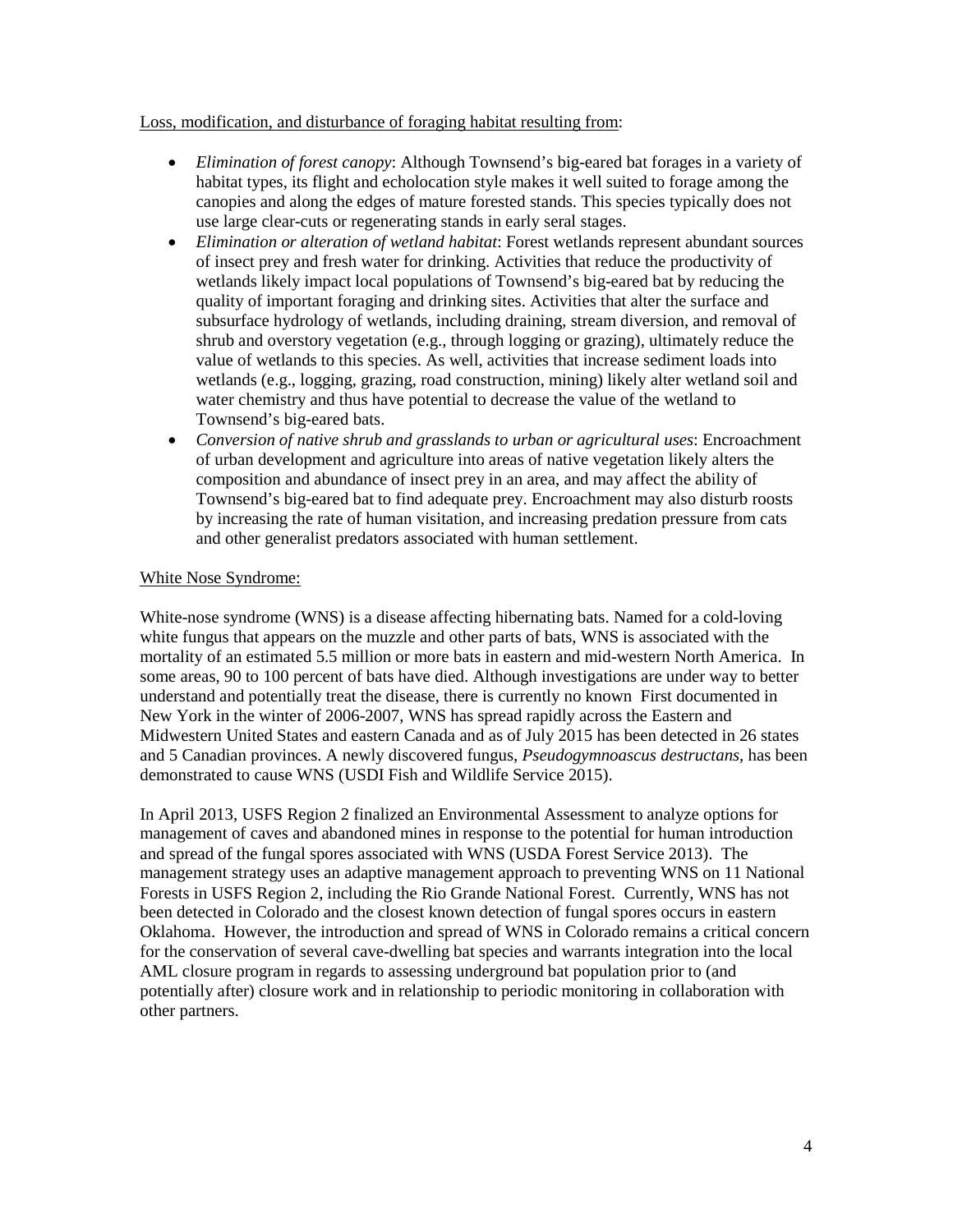### **8. Key literature:**

Colorado Parks and Wildlife. 2015. Species profiles. Accessed online at: <http://cpw.state.co.us/learn/Pages/SpeciesProfiles.aspx> [07/18/2015]

Gruver, J.C. and D.A. Keinath. 2006. Townsend's Big-eared Bat (*Corynorhinus townsendii*): a technical conservation assessment. [Online]. USDA Forest Service, Rocky Mountain Region. Available: http://www.fs.fed.us/r2/projects/scp/assessments/townsendsbigearedbat.pdf [07/18/2015].

Ellison, L. E., M. B. Wunder, C. A. Jones, C. Mosch, K. W. Navo, K. Peckham, J. E. Burghardt, J. Annear, R. West, J. Siemers, R. A. Adams, and E. Brekke. 2003. Colorado bat conservation plan. Colorado Committee of the Western Bat Working Group. 90 pp. +appendices.

USDA Forest Service. 2013. Environmental Assessment for Cave and Abandoned Mine Management for White-Nose Syndrome. USFS Rocky Mountain Region, Lakewood, Colorado. April 2013. 20 pp.

USDI Fish and Wildlife Service. 2015. White-nose syndrome fact sheet. July 2015. 2 pp.

Western Bat Working Group (WBWG). 2005. *Myotis thysanodes*. Accessed online at: <http://wbwg.org/western-bat-species/> [07/18/2005].